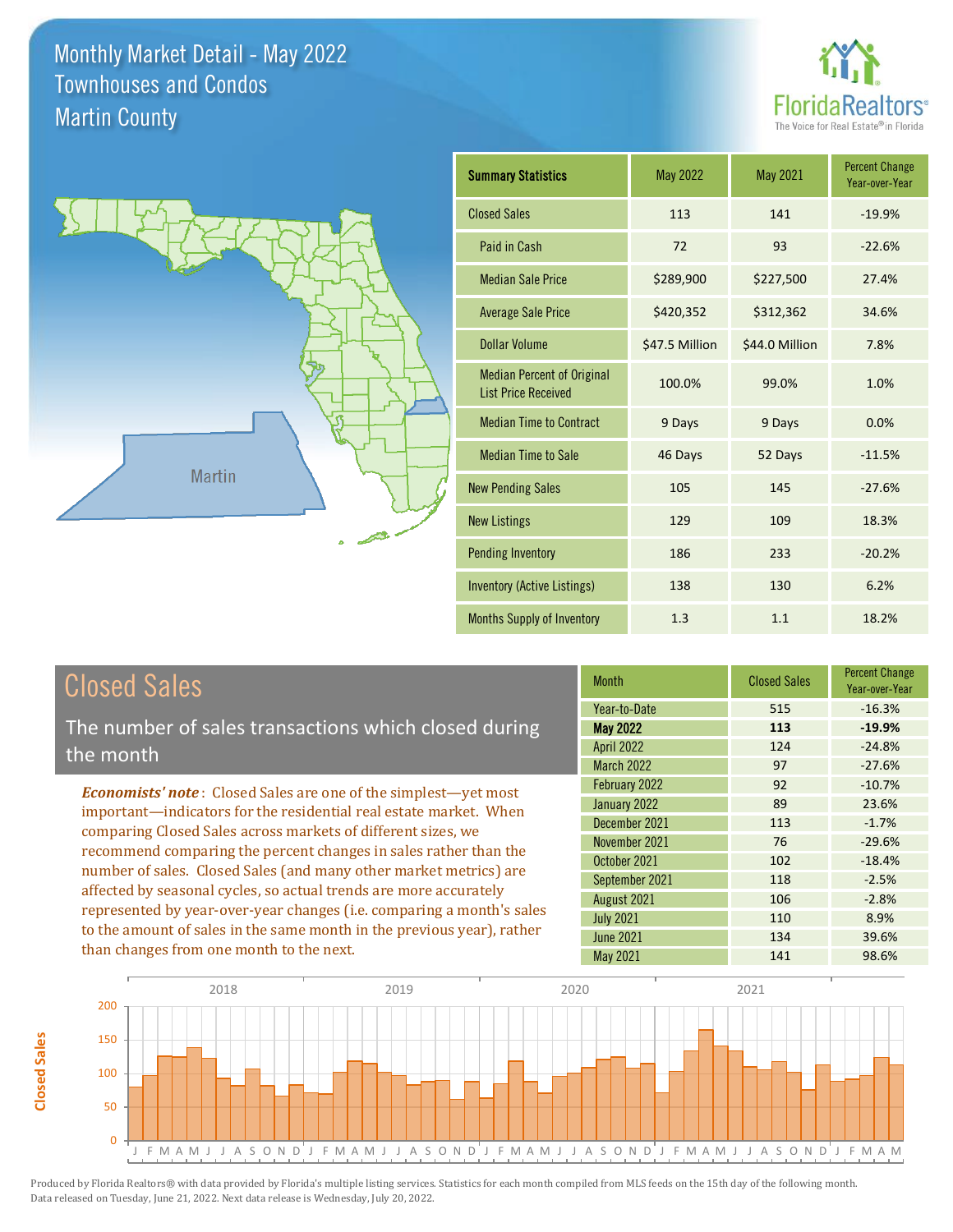

72 38.5%

52 15.6%

| Cash Sales                                                                     | <b>Month</b>      | <b>Cash Sales</b> | <b>Percent Change</b><br>Year-over-Year |
|--------------------------------------------------------------------------------|-------------------|-------------------|-----------------------------------------|
|                                                                                | Year-to-Date      | 344               | $-7.8%$                                 |
| The number of Closed Sales during the month in which                           | <b>May 2022</b>   | 72                | $-22.6%$                                |
| buyers exclusively paid in cash                                                | <b>April 2022</b> | 76                | $-19.1%$                                |
|                                                                                | <b>March 2022</b> | 71                | $-12.3%$                                |
|                                                                                | February 2022     | 67                | 0.0%                                    |
|                                                                                | January 2022      | 58                | 52.6%                                   |
| <b>Economists' note:</b> Cash Sales can be a useful indicator of the extent to | December 2021     | 63                | 23.5%                                   |
| which investors are participating in the market. Why? Investors are            | November 2021     | 43                | 2.4%                                    |
| far more likely to have the funds to purchase a home available up front,       | October 2021      | 68                | $-5.6%$                                 |
| whereas the typical homebuyer requires a mortgage or some other                | September 2021    | 68                | 23.6%                                   |

J F M A M J J A S O N D J F M A M J J A S O N D J F M A M J J A S O N D J F M A M J J A S O N D J F M A M 0 20 40 60 80 100 2018 2019 2020 2021

## Cash Sales as a Percentage of Closed Sales

form of financing. There are, of course, many possible exceptions, so

this statistic should be interpreted with care.

The percentage of Closed Sales during the month which were Cash Sales

*Economists' note* : This statistic is simply another way of viewing Cash Sales. The remaining percentages of Closed Sales (i.e. those not paid fully in cash) each month involved some sort of financing, such as mortgages, owner/seller financing, assumed loans, etc.

| <b>Month</b>      | <b>Percent of Closed</b><br>Sales Paid in Cash | <b>Percent Change</b><br>Year-over-Year |
|-------------------|------------------------------------------------|-----------------------------------------|
| Year-to-Date      | 66.8%                                          | 10.0%                                   |
| <b>May 2022</b>   | 63.7%                                          | $-3.5%$                                 |
| <b>April 2022</b> | 61.3%                                          | 7.5%                                    |
| <b>March 2022</b> | 73.2%                                          | 21.2%                                   |
| February 2022     | 72.8%                                          | 12.0%                                   |
| January 2022      | 65.2%                                          | 23.5%                                   |
| December 2021     | 55.8%                                          | 26.0%                                   |
| November 2021     | 56.6%                                          | 45.5%                                   |
| October 2021      | 66.7%                                          | 15.8%                                   |
| September 2021    | 57.6%                                          | 26.6%                                   |
| August 2021       | 67.9%                                          | 42.3%                                   |
| <b>July 2021</b>  | 47.3%                                          | 6.1%                                    |
| June 2021         | 59.0%                                          | 6.9%                                    |
| May 2021          | 66.0%                                          | $-2.4%$                                 |

May 2021 93 93.8%

June 2021 **79** 49.1%

July 2021

August 2021



**Cash Sales**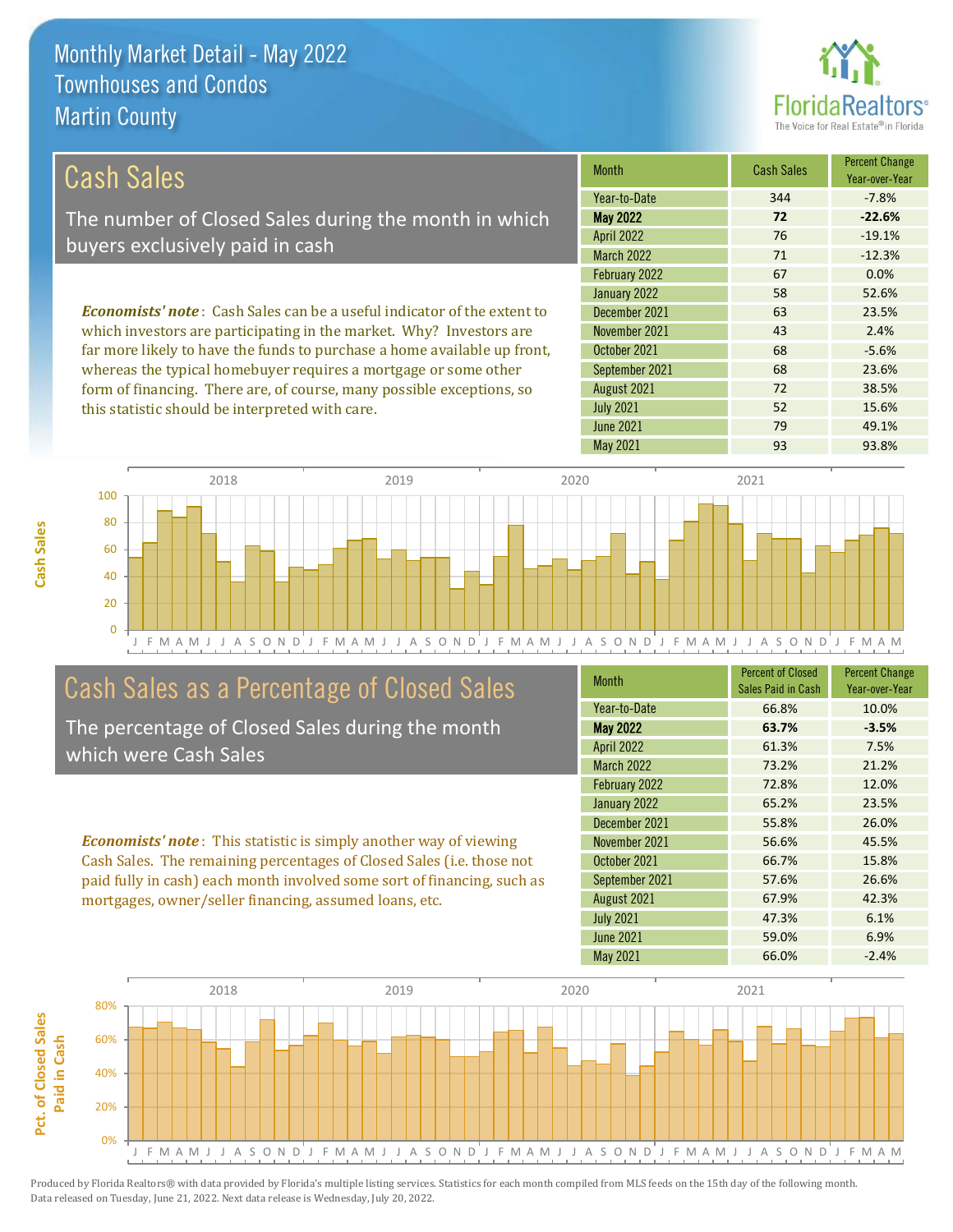

# Median Sale Price

The median sale price reported for the month (i.e. 50% of sales were above and 50% of sales were below)

*Economists' note* : Median Sale Price is our preferred summary statistic for price activity because, unlike Average Sale Price, Median Sale Price is not sensitive to high sale prices for small numbers of homes that may not be characteristic of the market area. Keep in mind that median price trends over time are not always solely caused by changes in the general value of local real estate. Median sale price only reflects the values of the homes that *sold* each month, and the mix of the types of homes that sell can change over time.

| <b>Month</b>      | <b>Median Sale Price</b> | <b>Percent Change</b><br>Year-over-Year |
|-------------------|--------------------------|-----------------------------------------|
| Year-to-Date      | \$263,000                | 25.8%                                   |
| <b>May 2022</b>   | \$289,900                | 27.4%                                   |
| <b>April 2022</b> | \$252,000                | 22.9%                                   |
| <b>March 2022</b> | \$263,000                | 23.9%                                   |
| February 2022     | \$267,500                | 28.3%                                   |
| January 2022      | \$250,000                | 18.5%                                   |
| December 2021     | \$272,000                | 28.0%                                   |
| November 2021     | \$217,500                | 4.3%                                    |
| October 2021      | \$206,500                | 16.5%                                   |
| September 2021    | \$236,450                | 21.3%                                   |
| August 2021       | \$206,300                | 14.0%                                   |
| <b>July 2021</b>  | \$212,000                | 17.8%                                   |
| <b>June 2021</b>  | \$195,450                | 18.8%                                   |
| <b>May 2021</b>   | \$227,500                | 31.9%                                   |



### Average Sale Price

The average sale price reported for the month (i.e. total sales in dollars divided by the number of sales)

*Economists' note* : Usually, we prefer Median Sale Price over Average Sale Price as a summary statistic for home prices. However, Average Sale Price does have its uses—particularly when it is analyzed alongside the Median Sale Price. For one, the relative difference between the two statistics can provide some insight into the market for higher-end homes in an area.

| <b>Month</b>      | <b>Average Sale Price</b> | <b>Percent Change</b><br>Year-over-Year |
|-------------------|---------------------------|-----------------------------------------|
| Year-to-Date      | \$361,884                 | 19.0%                                   |
| <b>May 2022</b>   | \$420,352                 | 34.6%                                   |
| <b>April 2022</b> | \$341,419                 | 0.1%                                    |
| <b>March 2022</b> | \$328,487                 | 8.5%                                    |
| February 2022     | \$349,804                 | 40.9%                                   |
| January 2022      | \$365,047                 | 27.4%                                   |
| December 2021     | \$295,333                 | 14.1%                                   |
| November 2021     | \$292,944                 | 38.5%                                   |
| October 2021      | \$256,036                 | 15.3%                                   |
| September 2021    | \$312,183                 | 35.3%                                   |
| August 2021       | \$276,035                 | 31.4%                                   |
| <b>July 2021</b>  | \$267,182                 | 26.9%                                   |
| <b>June 2021</b>  | \$255,019                 | 26.5%                                   |
| May 2021          | \$312,362                 | 18.9%                                   |

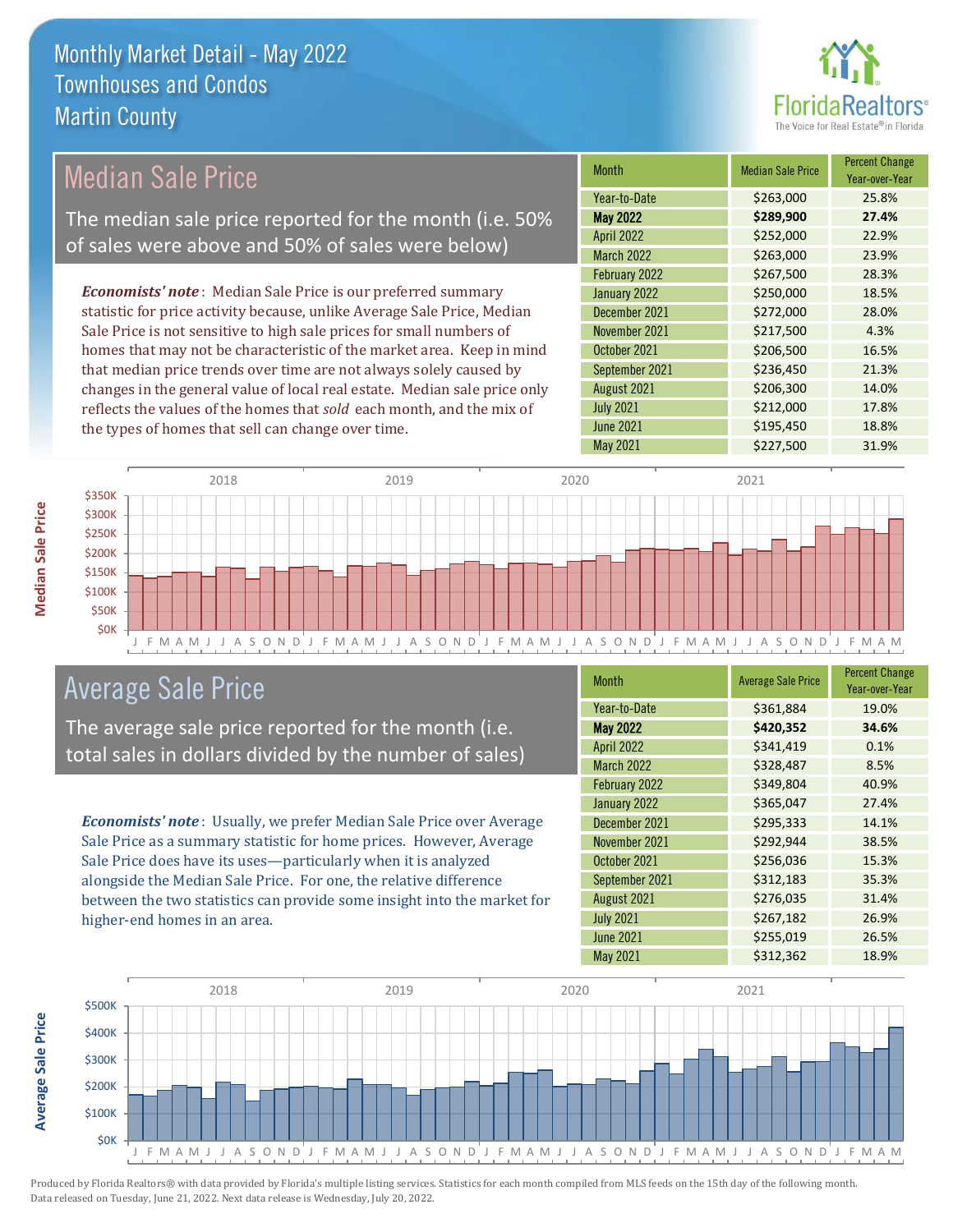

### ollar Volume

The sum of the sale prices for all sales which closed during the month

*Economists' note* : Dollar Volume is simply the sum of all sale prices in a given time period, and can quickly be calculated by multiplying Closed Sales by Average Sale Price. It is a strong indicator of the health of the real estate industry in a market, and is of particular interest to real estate professionals, investors, analysts, and government agencies. Potential home sellers and home buyers, on the other hand, will likely be better served by paying attention to trends in the two components of Dollar Volume (i.e. sales and prices) individually.

| <b>Month</b>      | Dollar Volume   | <b>Percent Change</b><br>Year-over-Year |
|-------------------|-----------------|-----------------------------------------|
| Year-to-Date      | \$186.4 Million | $-0.4%$                                 |
| <b>May 2022</b>   | \$47.5 Million  | 7.8%                                    |
| <b>April 2022</b> | \$42.3 Million  | $-24.8%$                                |
| <b>March 2022</b> | \$31.9 Million  | $-21.5%$                                |
| February 2022     | \$32.2 Million  | 25.9%                                   |
| January 2022      | \$32.5 Million  | 57.5%                                   |
| December 2021     | \$33.4 Million  | 12.1%                                   |
| November 2021     | \$22.3 Million  | $-2.5%$                                 |
| October 2021      | \$26.1 Million  | $-5.9%$                                 |
| September 2021    | \$36.8 Million  | 32.0%                                   |
| August 2021       | \$29.3 Million  | 27.8%                                   |
| <b>July 2021</b>  | \$29.4 Million  | 38.2%                                   |
| <b>June 2021</b>  | \$34.2 Million  | 76.6%                                   |
| May 2021          | \$44.0 Million  | 136.1%                                  |



May 2021 **544.0 Million 136.1%** 

J F M A M J J A S O N D J F M A M J J A S O N D J F M A M J J A S O N D J F M A M J J A S O N D J F M A M

## Median Percent of Original List Price Received

The median of the sale price (as a percentage of the original list price) across all properties selling during the month

*Economists' note* : The Median Percent of Original List Price Received is useful as an indicator of market recovery, since it typically rises as buyers realize that the market may be moving away from them and they need to match the selling price (or better it) in order to get a contract on the house. This is usually the last measure to indicate a market has shifted from down to up, so it is what we would call a *lagging* indicator.

| <b>Month</b>      | Med. Pct. of Orig.<br><b>List Price Received</b> | <b>Percent Change</b><br>Year-over-Year |
|-------------------|--------------------------------------------------|-----------------------------------------|
| Year-to-Date      | 100.0%                                           | 3.2%                                    |
| <b>May 2022</b>   | 100.0%                                           | 1.0%                                    |
| <b>April 2022</b> | 100.0%                                           | 2.6%                                    |
| <b>March 2022</b> | 100.0%                                           | 5.4%                                    |
| February 2022     | 100.0%                                           | 4.0%                                    |
| January 2022      | 100.0%                                           | 4.7%                                    |
| December 2021     | 100.0%                                           | 4.4%                                    |
| November 2021     | 100.0%                                           | 3.8%                                    |
| October 2021      | 100.0%                                           | 4.0%                                    |
| September 2021    | 100.0%                                           | 4.5%                                    |
| August 2021       | 100.0%                                           | 5.6%                                    |
| <b>July 2021</b>  | 98.0%                                            | 3.4%                                    |
| <b>June 2021</b>  | 98.1%                                            | 3.2%                                    |
| May 2021          | 99.0%                                            | 4.7%                                    |



Produced by Florida Realtors® with data provided by Florida's multiple listing services. Statistics for each month compiled from MLS feeds on the 15th day of the following month. Data released on Tuesday, June 21, 2022. Next data release is Wednesday, July 20, 2022.

\$0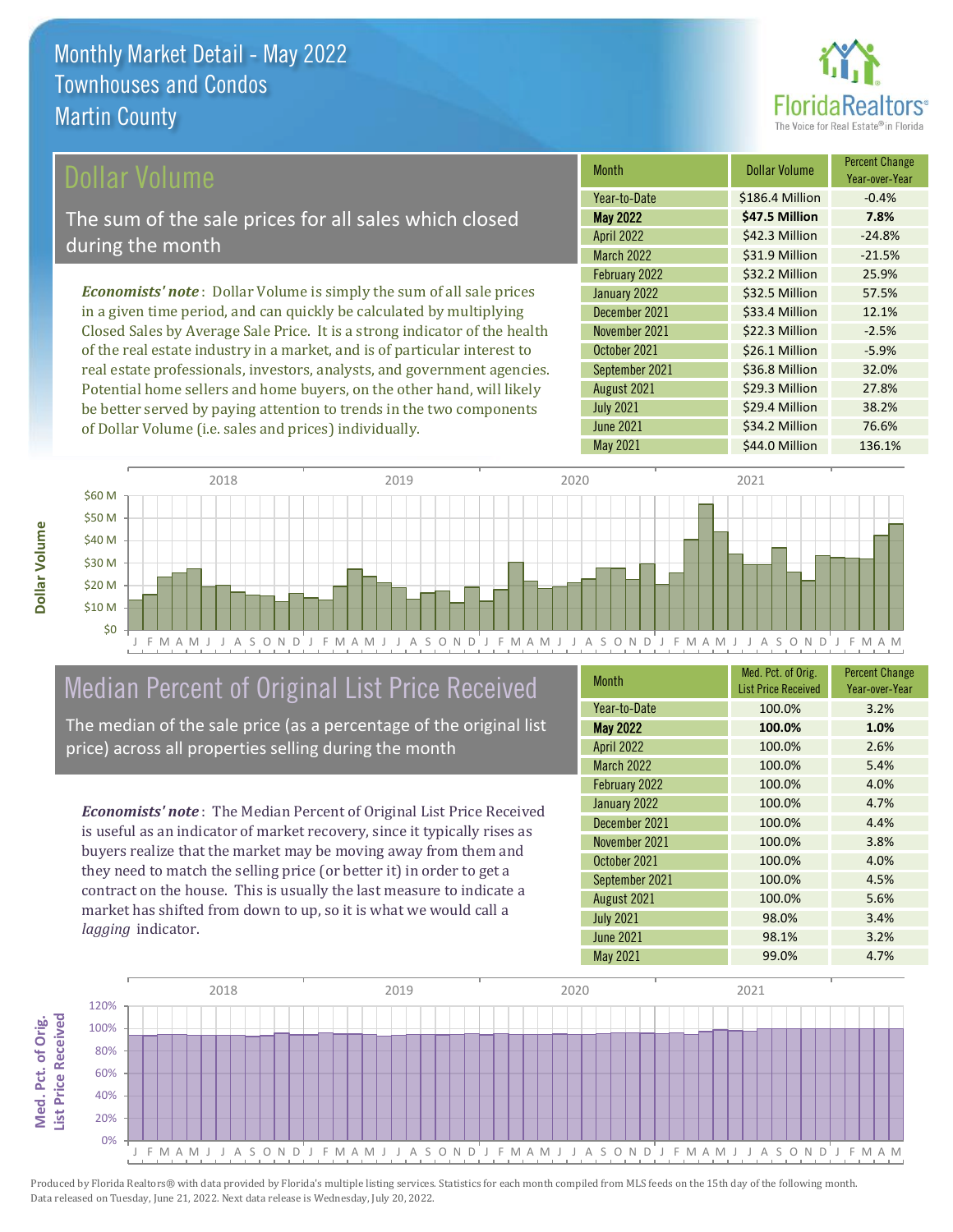

### Median Time to Contract

The median number of days between the listing date and contract date for all Closed Sales during the month

*Economists' note* : Like Time to Sale, Time to Contract is a measure of the length of the home selling process calculated for sales which closed during the month. The difference is that Time to Contract measures the number of days between the initial listing of a property and the signing of the contract which eventually led to the closing of the sale. When the gap between Median Time to Contract and Median Time to Sale grows, it is usually a sign of longer closing times and/or declining numbers of cash sales.

| <b>Month</b>      | <b>Median Time to</b><br>Contract | <b>Percent Change</b><br>Year-over-Year |
|-------------------|-----------------------------------|-----------------------------------------|
| Year-to-Date      | 8 Days                            | $-66.7%$                                |
| <b>May 2022</b>   | 9 Days                            | 0.0%                                    |
| <b>April 2022</b> | 7 Days                            | $-56.3%$                                |
| <b>March 2022</b> | 6 Days                            | $-81.3%$                                |
| February 2022     | 8 Days                            | $-83.7%$                                |
| January 2022      | 10 Days                           | $-74.4%$                                |
| December 2021     | 10 Days                           | $-70.6%$                                |
| November 2021     | 11 Days                           | $-59.3%$                                |
| October 2021      | 10 Days                           | $-52.4%$                                |
| September 2021    | 10 Days                           | $-71.4%$                                |
| August 2021       | 7 Days                            | $-88.1%$                                |
| <b>July 2021</b>  | 18 Days                           | $-76.0%$                                |
| <b>June 2021</b>  | 19 Days                           | $-59.6%$                                |
| <b>May 2021</b>   | 9 Days                            | $-81.3%$                                |



### Median Time to Sale

**Median Time to** 

**Median Time to** 

The median number of days between the listing date and closing date for all Closed Sales during the month

*Economists' note* : Time to Sale is a measure of the length of the home selling process, calculated as the number of days between the initial listing of a property and the closing of the sale. *Median* Time to Sale is the amount of time the "middle" property selling this month was on the market. That is, 50% of homes selling this month took *less* time to sell, and 50% of homes took *more* time to sell. Median Time to Sale gives a more accurate picture than Average Time to Sale, which can be skewed upward by small numbers of properties taking an abnormally long time to sell.

| Month             | <b>Median Time to Sale</b> | <b>Percent Change</b><br>Year-over-Year |
|-------------------|----------------------------|-----------------------------------------|
| Year-to-Date      | 44 Days                    | $-32.3%$                                |
| <b>May 2022</b>   | 46 Days                    | $-11.5%$                                |
| <b>April 2022</b> | 44 Days                    | $-29.0%$                                |
| <b>March 2022</b> | 42 Days                    | $-41.7%$                                |
| February 2022     | 43 Days                    | $-50.0%$                                |
| January 2022      | 49 Days                    | $-39.5%$                                |
| December 2021     | 51 Days                    | $-32.9%$                                |
| November 2021     | 47 Days                    | $-32.9%$                                |
| October 2021      | 48 Days                    | $-27.3%$                                |
| September 2021    | 50 Days                    | $-32.4%$                                |
| August 2021       | 50 Days                    | $-45.7%$                                |
| <b>July 2021</b>  | 58 Days                    | $-50.4%$                                |
| <b>June 2021</b>  | 61 Days                    | $-31.5%$                                |
| May 2021          | 52 Days                    | $-34.2%$                                |

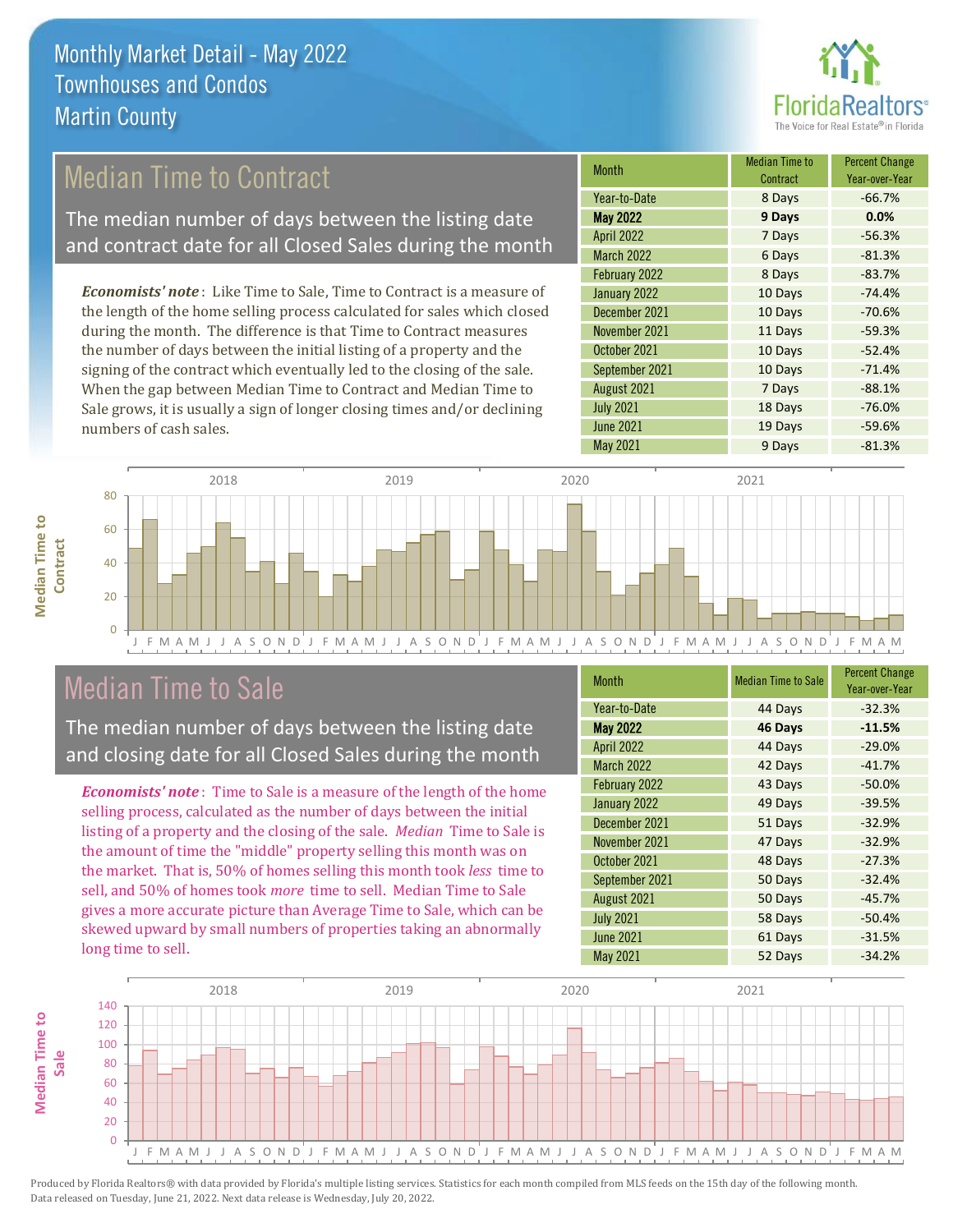distressed properties for sale.



| <b>New Pending Sales</b>                                                       | <b>Month</b>      | <b>New Pending Sales</b> | <b>Percent Change</b><br>Year-over-Year |
|--------------------------------------------------------------------------------|-------------------|--------------------------|-----------------------------------------|
|                                                                                | Year-to-Date      | 587                      | $-25.5%$                                |
| The number of listed properties that went under                                | <b>May 2022</b>   | 105                      | $-27.6%$                                |
| contract during the month                                                      | <b>April 2022</b> | 126                      | $-26.3%$                                |
|                                                                                | <b>March 2022</b> | 138                      | $-20.7%$                                |
|                                                                                | February 2022     | 111                      | $-25.0%$                                |
| <b>Economists' note</b> : Because of the typical length of time it takes for a | January 2022      | 107                      | $-28.7%$                                |
| sale to close, economists consider Pending Sales to be a decent                | December 2021     | 92                       | 1.1%                                    |
| indicator of potential future Closed Sales. It is important to bear in         | November 2021     | 96                       | $-11.9%$                                |
| mind, however, that not all Pending Sales will be closed successfully.         | October 2021      | 102                      | $-12.8%$                                |
| So, the effectiveness of Pending Sales as a future indicator of Closed         | September 2021    | 112                      | $-17.0%$                                |
| Sales is susceptible to changes in market conditions such as the               | August 2021       | 113                      | 6.6%                                    |



# New Listings

The number of properties put onto the market during the month

availability of financing for homebuyers and the inventory of

*Economists' note* : New Listings tend to rise in delayed response to increasing prices, so they are often seen as a lagging indicator of market health. As prices rise, potential sellers raise their estimations of value—and in the most recent cycle, rising prices have freed up many potential sellers who were previously underwater on their mortgages. Note that in our calculations, we take care to not include properties that were recently taken off the market and quickly relisted, since these are not really *new* listings.

| <b>Month</b>      | <b>New Listings</b> | <b>Percent Change</b><br>Year-over-Year |
|-------------------|---------------------|-----------------------------------------|
| Year-to-Date      | 668                 | $-1.3%$                                 |
| <b>May 2022</b>   | 129                 | 18.3%                                   |
| <b>April 2022</b> | 125                 | $-18.8%$                                |
| <b>March 2022</b> | 159                 | 5.3%                                    |
| February 2022     | 130                 | 2.4%                                    |
| January 2022      | 125                 | $-8.1%$                                 |
| December 2021     | 78                  | $-16.1%$                                |
| November 2021     | 144                 | 20.0%                                   |
| October 2021      | 92                  | $-14.0%$                                |
| September 2021    | 96                  | $-32.4%$                                |
| August 2021       | 110                 | $-7.6%$                                 |
| <b>July 2021</b>  | 108                 | $-21.2%$                                |
| <b>June 2021</b>  | 120                 | 9.1%                                    |
| May 2021          | 109                 | $-20.4%$                                |

July 2021 **99 -25.0%** June 2021 **113** -7.4%



Produced by Florida Realtors® with data provided by Florida's multiple listing services. Statistics for each month compiled from MLS feeds on the 15th day of the following month. Data released on Tuesday, June 21, 2022. Next data release is Wednesday, July 20, 2022.

**New Listings**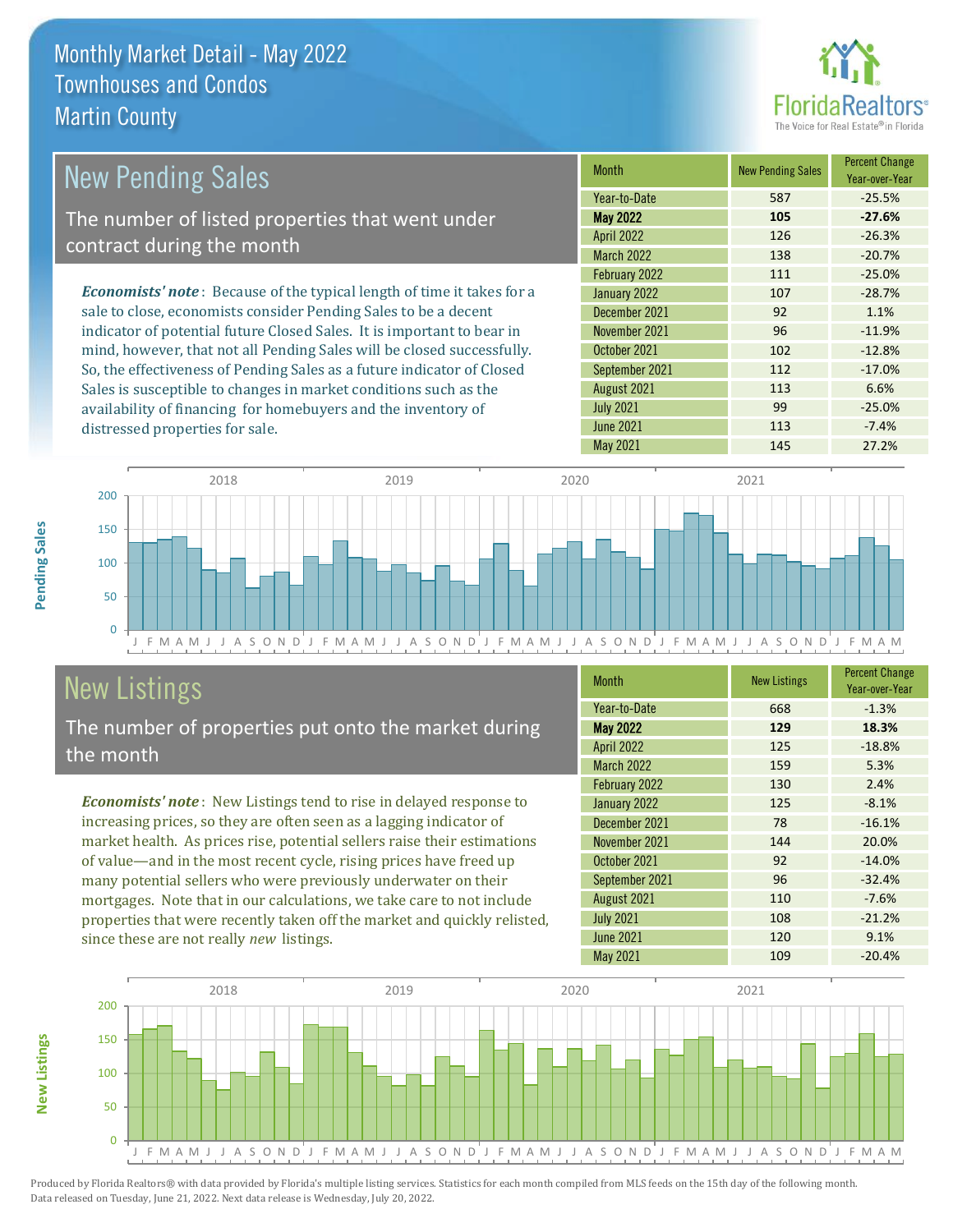

### Inventory (Active Listings) The number of property listings active at the end of the month

*Economists' note* : There are a number of ways to define and calculate Inventory. Our method is to simply count the number of active listings on the last day of the month, and hold this number to compare with the same month the following year. Inventory rises when New Listings are outpacing the number of listings that go off-market (regardless of whether they actually sell). Likewise, it falls when New Listings aren't keeping up with the rate at which homes are going off-market.

| <b>Month</b>             | Inventory | <b>Percent Change</b><br>Year-over-Year |
|--------------------------|-----------|-----------------------------------------|
| <b>YTD (Monthly Avg)</b> | 114       | $-45.1%$                                |
| <b>May 2022</b>          | 138       | 6.2%                                    |
| <b>April 2022</b>        | 117       | $-32.4%$                                |
| <b>March 2022</b>        | 117       | $-44.5%$                                |
| February 2022            | 107       | $-57.5%$                                |
| January 2022             | 93        | $-66.3%$                                |
| December 2021            | 76        | $-73.4%$                                |
| November 2021            | 151       | $-47.8%$                                |
| October 2021             | 105       | $-63.3%$                                |
| September 2021           | 117       | $-60.9%$                                |
| August 2021              | 135       | $-57.5%$                                |
| <b>July 2021</b>         | 131       | $-64.0%$                                |
| <b>June 2021</b>         | 128       | $-66.0%$                                |
| May 2021                 | 130       | $-69.4%$                                |



# Months Supply of Inventory

An estimate of the number of months it will take to deplete the current Inventory given recent sales rates

*Economists' note* : MSI is a useful indicator of market conditions. The benchmark for a balanced market (favoring neither buyer nor seller) is 5.5 months of inventory. Anything higher is traditionally a buyers' market, and anything lower is a sellers' market. There is no single accepted way of calculating MSI. A common method is to divide current Inventory by the most recent month's Closed Sales count, but this count is a usually poor predictor of future Closed Sales due to seasonal cycles. To eliminate seasonal effects, we use the 12-month average of monthly Closed Sales instead.

| <b>Month</b>             | <b>Months Supply</b> | <b>Percent Change</b><br>Year-over-Year |
|--------------------------|----------------------|-----------------------------------------|
| <b>YTD (Monthly Avg)</b> | 1.0                  | $-50.0%$                                |
| <b>May 2022</b>          | 1.3                  | 18.2%                                   |
| <b>April 2022</b>        | 1.1                  | $-31.3%$                                |
| March 2022               | 1.0                  | $-50.0%$                                |
| February 2022            | 0.9                  | $-64.0%$                                |
| January 2022             | 0.8                  | $-70.4%$                                |
| December 2021            | 0.7                  | $-75.9%$                                |
| November 2021            | 1.3                  | $-56.7%$                                |
| October 2021             | 0.9                  | $-70.0%$                                |
| September 2021           | 1.0                  | $-69.7%$                                |
| August 2021              | 1.1                  | $-69.4%$                                |
| <b>July 2021</b>         | 1.1                  | $-73.8%$                                |
| <b>June 2021</b>         | 1.1                  | $-75.0%$                                |
| May 2021                 | 1.1                  | $-77.6%$                                |

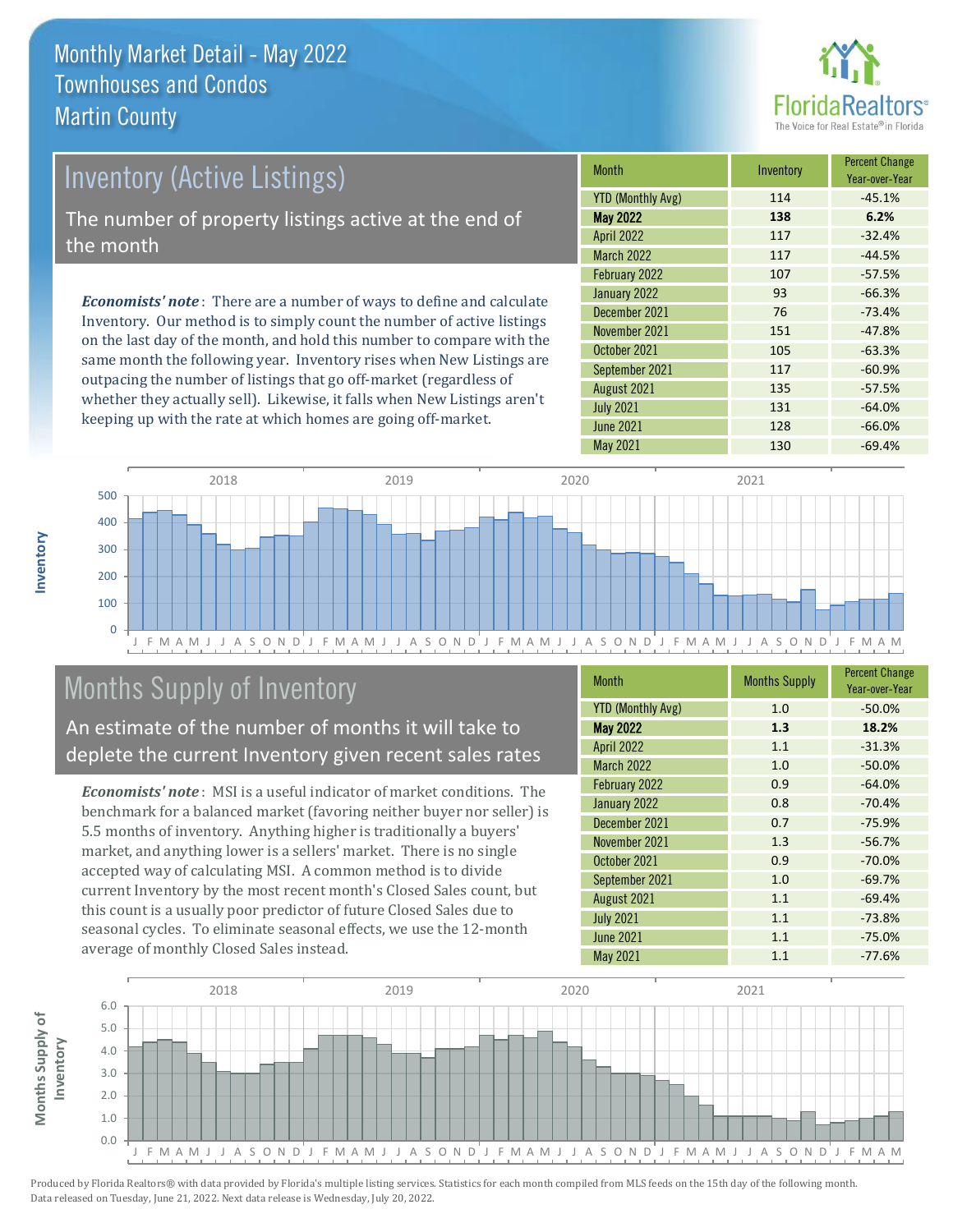

# Closed Sales by Sale Price

The number of sales transactions which closed during the month

*Economists' note:* Closed Sales are one of the simplest—yet most important—indicators for the residential real estate market. When comparing Closed Sales across markets of different sizes, we recommend comparing the percent changes in sales rather than the number of sales. Closed Sales (and many other market metrics) are affected by seasonal cycles, so actual trends are more accurately represented by year-over-year changes (i.e. comparing a month's sales to the amount of sales in the same month in the previous year), rather than changes from one month to the next.





### Median Time to Contract by Sale Price The median number of days between the listing date and contract date for all Closed Sales during the month

*Economists' note* : Like Time to Sale, Time to Contract is a measure of the length of the home selling process calculated for sales which closed during the month. The difference is that Time to Contract measures the number of days between the initial listing of a property and the signing of the contract which eventually led to the closing of the sale. When the gap between Median Time to Contract and Median Time to Sale grows, it is usually a sign of longer closing times and/or declining numbers of cash sales.

| <b>Sale Price</b>     | Median Time to<br>Contract | <b>Percent Change</b><br>Year-over-Year |
|-----------------------|----------------------------|-----------------------------------------|
| Less than \$50,000    | (No Sales)                 | N/A                                     |
| $$50,000 - $99,999$   | (No Sales)                 | N/A                                     |
| $$100,000 - $149,999$ | 7 Days                     | $-41.7%$                                |
| $$150,000 - $199,999$ | 6 Days                     | $-33.3%$                                |
| \$200,000 - \$249,999 | 8 Days                     | 33.3%                                   |
| \$250,000 - \$299,999 | 10 Days                    | 66.7%                                   |
| \$300,000 - \$399,999 | 12 Days                    | $-14.3%$                                |
| \$400,000 - \$599,999 | 8 Days                     | 60.0%                                   |
| \$600,000 - \$999,999 | 10 Days                    | $-75.0%$                                |
| \$1,000,000 or more   | 11 Days                    | 37.5%                                   |



Produced by Florida Realtors® with data provided by Florida's multiple listing services. Statistics for each month compiled from MLS feeds on the 15th day of the following month. Data released on Tuesday, June 21, 2022. Next data release is Wednesday, July 20, 2022.

**Median Time to Contract**

**Median Time to Contract**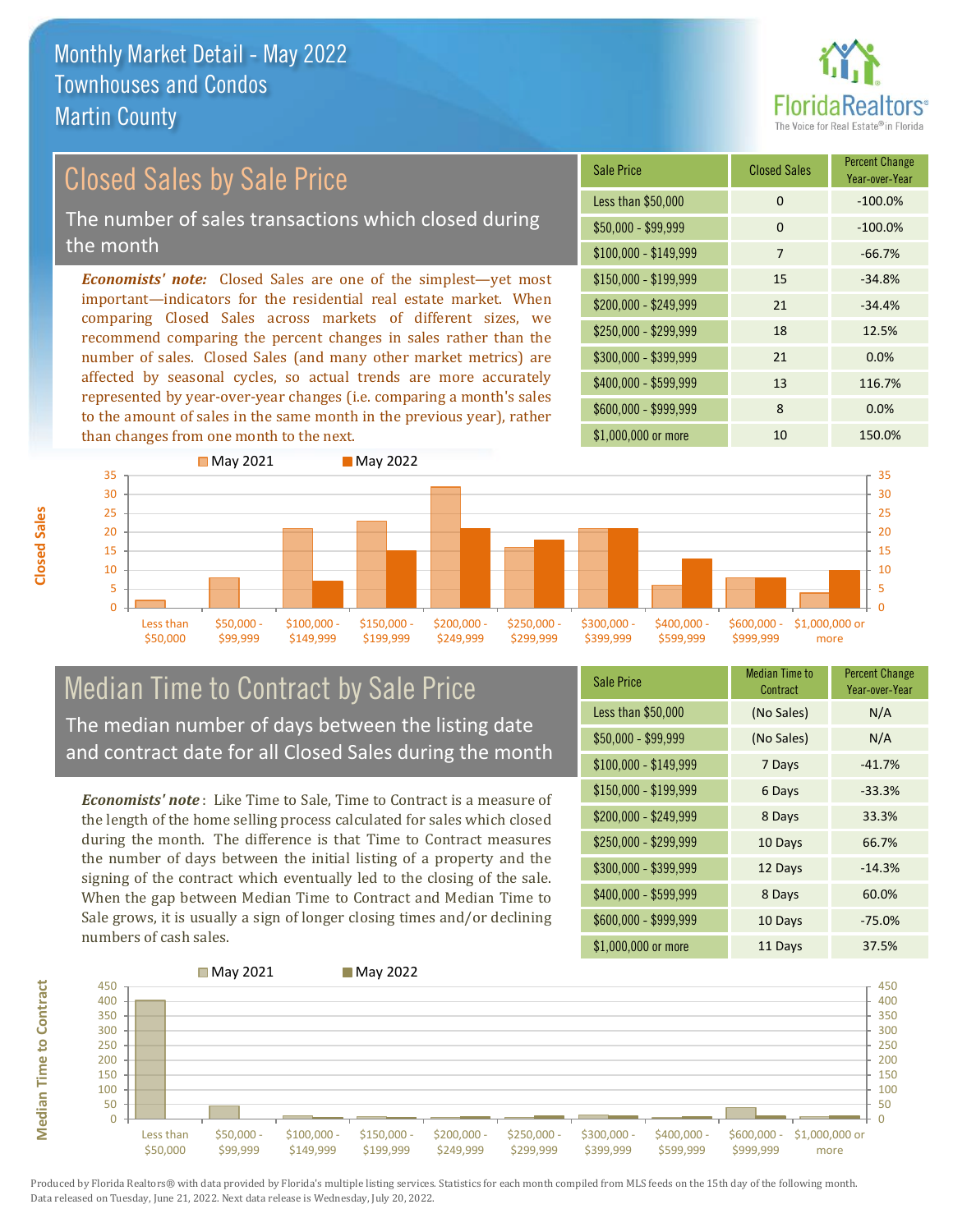

# **New Listings by Initial Listing Price**

The number of properties put onto the market during the month

*Economists' note:* New Listings tend to rise in delayed response to increasing prices, so they are often seen as a lagging indicator of market health. As prices rise, potential sellers raise their estimations of value—and in the most recent cycle, rising prices have freed up many potential sellers who were previously underwater on their mortgages. Note that in our calculations, we take care to not include properties that were recently taken off the market and quickly relisted, since these are not really *new* listings.

| <b>Initial Listing Price</b> | <b>New Listings</b> | <b>Percent Change</b><br>Year-over-Year |
|------------------------------|---------------------|-----------------------------------------|
| Less than \$50,000           | 0                   | N/A                                     |
| $$50,000 - $99,999$          | $\mathbf{1}$        | $-80.0%$                                |
| $$100,000 - $149,999$        | 3                   | $-85.0%$                                |
| \$150,000 - \$199,999        | 14                  | $-39.1%$                                |
| \$200,000 - \$249,999        | 21                  | 5.0%                                    |
| \$250,000 - \$299,999        | 17                  | 0.0%                                    |
| \$300,000 - \$399,999        | 36                  | 260.0%                                  |
| \$400,000 - \$599,999        | 22                  | 175.0%                                  |
| \$600,000 - \$999,999        | 12                  | 1100.0%                                 |
| \$1,000,000 or more          | 3                   | $-40.0%$                                |



#### Inventory by Current Listing Price The number of property listings active at the end of the month

*Economists' note* : There are a number of ways to define and calculate Inventory. Our method is to simply count the number of active listings on the last day of the month, and hold this number to compare with the same month the following year. Inventory rises when New Listings are outpacing the number of listings that go off-market (regardless of whether they actually sell). Likewise, it falls when New Listings aren't keeping up with the rate at which homes are going off-market.

| <b>Current Listing Price</b> | Inventory      | <b>Percent Change</b><br>Year-over-Year |
|------------------------------|----------------|-----------------------------------------|
| Less than \$50,000           | 0              | N/A                                     |
| $$50,000 - $99,999$          | 0              | $-100.0%$                               |
| $$100,000 - $149,999$        | $\overline{2}$ | $-88.9%$                                |
| $$150,000 - $199,999$        | 12             | $-36.8%$                                |
| \$200,000 - \$249,999        | 17             | 6.3%                                    |
| \$250,000 - \$299,999        | 17             | 41.7%                                   |
| \$300,000 - \$399,999        | 29             | 262.5%                                  |
| \$400,000 - \$599,999        | 30             | 328.6%                                  |
| \$600,000 - \$999,999        | 16             | 33.3%                                   |
| \$1,000,000 or more          | 15             | $-28.6%$                                |



Produced by Florida Realtors® with data provided by Florida's multiple listing services. Statistics for each month compiled from MLS feeds on the 15th day of the following month. Data released on Tuesday, June 21, 2022. Next data release is Wednesday, July 20, 2022.

**Inventory**